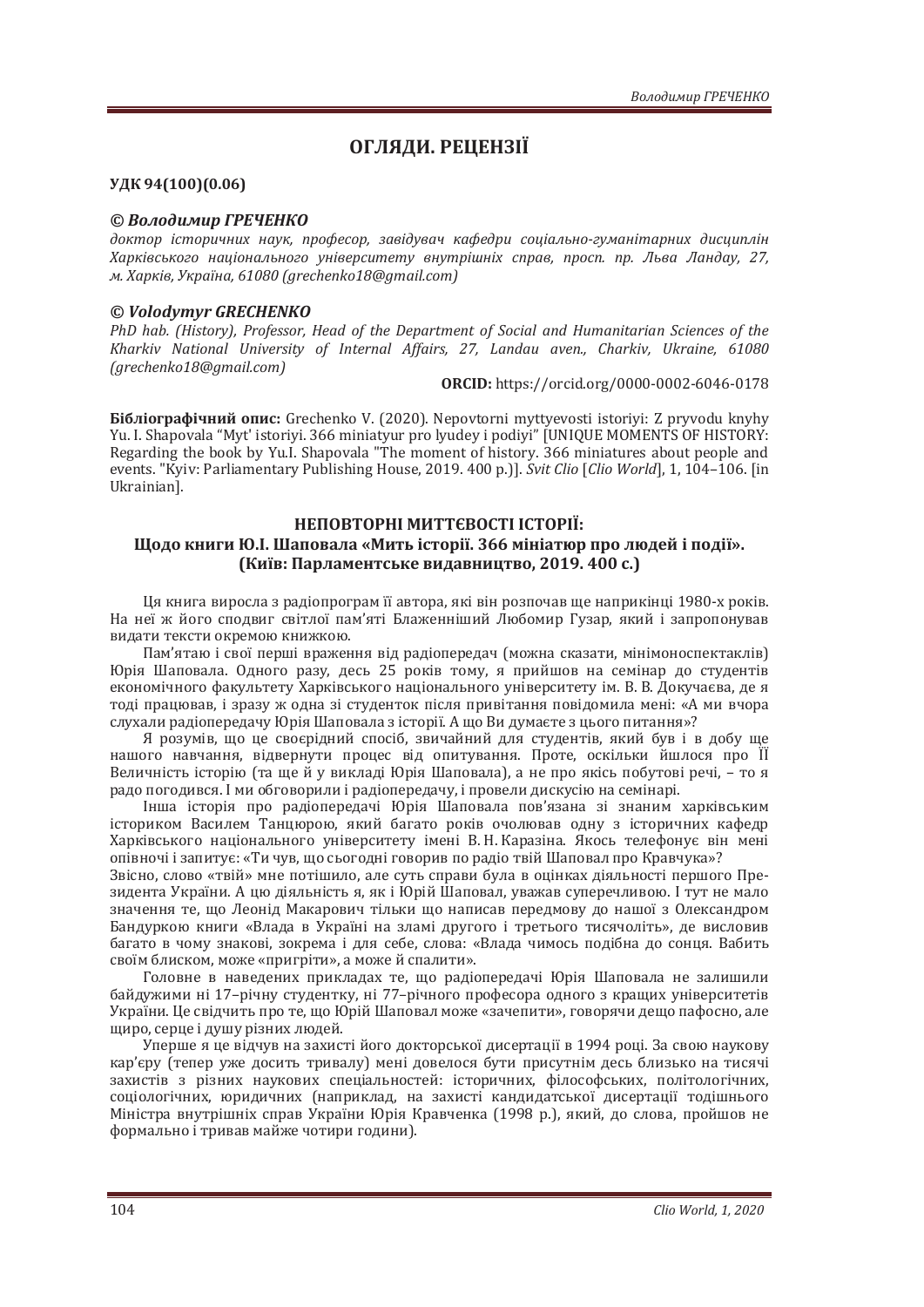

Олнак такого широго прагнення до обговорення дисертації і такої кількості охочих виступити, як на захисті в Юрія Шаповала, я не пам'ятаю за всі ці тисячу засідань. Я тоді записався 14-м виступити (і був не останнім!), але коли надійшла моя черга, голова спецради, відомий багатьом історикам Борис Іванович Корольов (нині покійний) (1930-2019), попросив мене почекати до банкету і там все сказати, адже обговорення захисту тривало занадто довго, виступало багато відомих учених, наприклад, Джеймс Мейс, і ніхто з промовців не говорив коротко. Цей епізод теж є доказом, що думки і дослідження Юрія Шаповала «зачепили» багатьох професійних істориків, а це, як свідчить історія науки, буває, делікатно висловлюючись, далеко не завжди. У передмові автор наголосив, що вважає цю книжку (як і програму «Мить історії») колективним твором, адже вона переважно спирається на праці фахівців, на джерела, яким можна довіряти. Це означає, що автор дуже серйозно пілійшов до своєї місії і послуговувався під час підготовки своїх матеріалів не історичними

анекдотами, а досягненнями сучасної історичної науки. Але будь-які історичні матеріали теж треба пропустити крізь себе, адже програма авторська. Знаменитий французький історик Люсьєн Февр писав: «...Немає історії. Є історики. Кожен з них залежно від потреб свого краю, свого віку, своєї доби привідкриває з величезного кінофільму минулого радше одну частку, ніж іншу». У цьому сенсі чітко виявляються й світоглядні позиції автора, які я назвав би науково-патріотичними. Автор сам пише: «Дуже мені хочеться, щоб у підручниках (з історії. – Авт.) було якомога менше глупоти, псевдопатріотичного кокетства і меґаломанії».

У книзі йдеться про дуже різних політичних діячів і митців з різноманітних історичних епох та держав, про аспекти й контексти, у яких вони жили та діяли, про маловідомі історичні події і факти, пов'язані з історією України та зарубіжних країн (чимало з яких автор відвідав і про які поділився своїми враженнями). Можна знайти аналогії подібній роботі, але я особисто вбачаю в ній певну унікальність. Щороку історичні факультети наших університетів випускають, мабуть, із тисячу «свіжоспечених» істориків. Але чи багатьох із них поцілує в голову муза Кліо? На жаль, повз більшість просто пролетить на великій ливидкості, навіть не глянувши в їхній бік. У цьому немає великої трагедії. Не всі можуть бути видатними.

У цьому сенсі перевага книги в тому, що її автором є саме Юрій Шаповал – історик милостю Божою, людина, яка, принаймні, більше двох десятиліть багато в чому визначає, як мінімум, *акиенти* нашої історичної науки. Знаючи Юрія Івановича багато років, слідкуючи за його публікаціями та виступами на телебаченні, я давно переконався, що в нього є відчуття нового. Цього часто не вистачає суто психологічно декому з представників нашої науки. Ми обернені в минуле, і воно часто нас хапає («хапає живих») і захоплює. Іноді ми і пишемо, ніби перебуваючи в тому часі, як у заїжлженій колії. І знову звернуся ло шанованого мною Люсьєна Февра, який наставляє нас: «Немає минулого, що керує істориком, Натомість є історик, який викликає до життя історію».

Що ж конкретно «викликав до життя» Юрій Шаповал? У його доробку, наприклад, есе про Василя Кука (і не медоточиве, як у багатьох інших), про Рауля Валленберґа, Джорджа Вашингтона, Номана Челебіджихана та багатьох інших. Натрапляємо на вічну, як для нашої історіографії, тему: «Переяславська рада». Мені видається, дискусії щодо цього будуть ще тривати, поки своє трактування нам нав'язуватимуть зі Сходу, як співає Тарас Петриненко: «Вітер червоний навіває зі сходу чорні мрії холуям». Скільки вже написано на цю тему і скільки ще буде написано, скільки зламано списів і зламано стільців (як у класика: «А для чого ж стільці ламати?»). Але Шаповал не був би Шаповалом, якби й тут не знайшов свою нішу. Він звертає увагу читачів на те, що і московський цар Алексей Міхайловіч, і Богдан Хмельнишький не були зашкавлені в її збереженні з різних причин. Аналізуючи полальші події, зауважує: «Союзників треба вміти обирати». Цим же дорікав Богдану й Тарас Шевченко, називаючи його «Зіновієм, Олексієвим другом».